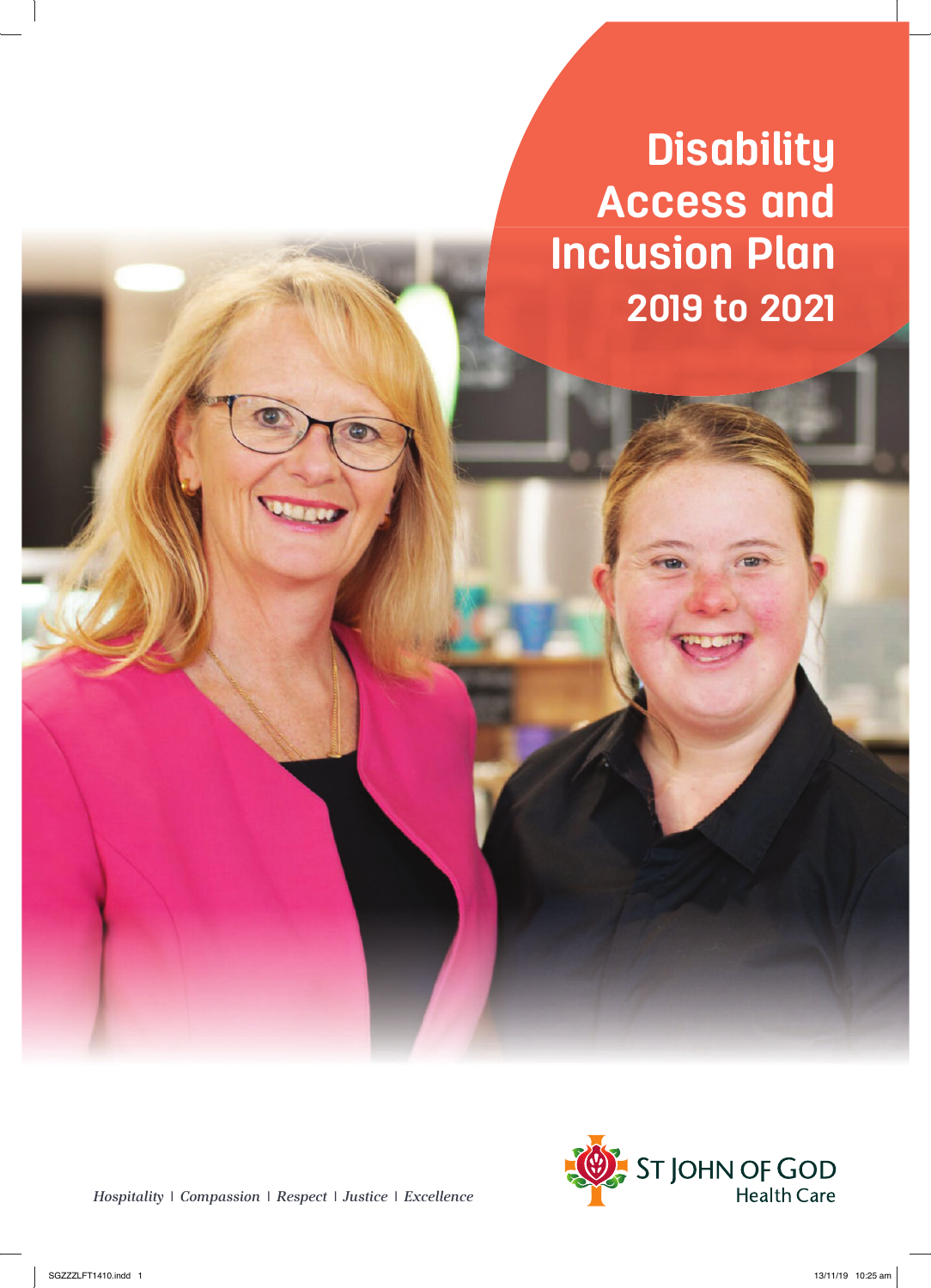# **Introduction**

### **The presence of the Disability Access and Inclusion Plan continues to be an important feature of the Mission of St John of God Health Care.**

It signals the intent of its ministry to be open to the needs of people with disability, informing a culture of service and person centeredness. The new plan, focusing on caregiver engagement, service delivery, the working environment and employment opportunities, continues to build upon existing achievements to ensure that people with disability experience a culture of hospitality and understanding.

A significant number of stakeholders including nursing, learning and development, occupational health and safety, and wellness caregivers have been engaged and the content of the plan approved.

This new plan presents three main areas of focus:

- **Our caregivers**
- **Our service users**
- **Our community**

## **Our caregivers**

St John of God Health Care (SJGHC) recognises the importance of ensuring all our caregivers deepen their understanding and connection to disability matters, particularly in the areas of service delivery and workforce participation.

Recognising the innate dignity of each person, we seek to create a culture where the engagement and support of people with disability is a daily reality.

#### Goal

SJGHC caregivers demonstrate understanding and knowledge of issues faced by people with disability who receive services through St John of God Accord and access our services in our hospitals.

| <b>Deliverable</b>                                                                                                                                                                                                                                                                                                                                                                                                                  | Due                                                  | Responsibility                                             |
|-------------------------------------------------------------------------------------------------------------------------------------------------------------------------------------------------------------------------------------------------------------------------------------------------------------------------------------------------------------------------------------------------------------------------------------|------------------------------------------------------|------------------------------------------------------------|
| Review delivery of two-day formation, Living with Honour, on disability:<br>Formation framework reviewed and submitted to Group Manager Formation<br>Module created<br>• Posted on formation calendar<br>Creation of Living with Honour online resource                                                                                                                                                                             | July 2019<br>July 2019<br>July 2019<br>August 2019   | DMI Community<br>Services                                  |
| Establish St John of God Accord as an advisory resource to SJGHC hospitals on<br>matters or issues relating to caring for people with intellectual disability<br>Working party formed including a cross section of St John of God Accord and<br>hospitals<br>Resource areas identified<br>Platform launched with schedule of events (including advisory 'hotline',<br>videoconference / webinars, static resources on the intranet) | September 2019<br>November 2019<br><b>March 2020</b> | DMI Community<br>Services /<br>Director of<br>Accom Accord |

#### Goal

Ensure that people with disability who apply for vacant positions are met with an informed and respectful process.

| <b>Deliverable</b>                                                                                                                                                                                                                                                                                                                                                                                                                                | Due                                    | Responsibility                          |
|---------------------------------------------------------------------------------------------------------------------------------------------------------------------------------------------------------------------------------------------------------------------------------------------------------------------------------------------------------------------------------------------------------------------------------------------------|----------------------------------------|-----------------------------------------|
| Managers are able to access an online resource guiding best practice in<br>interviewing people who have disability<br>• Working party formed<br>Content created (including Disability Discrimination Act, reasonable /<br>unreasonable adjustments, identification of barriers to employment,<br>utilisation of disability employment services (DES), disability work<br>experience, do's and don'ts in interviews)<br>Rolled out to organisation | February 2020<br>May 2020<br>July 2020 | Director of<br>Workforce /<br>Hospitals |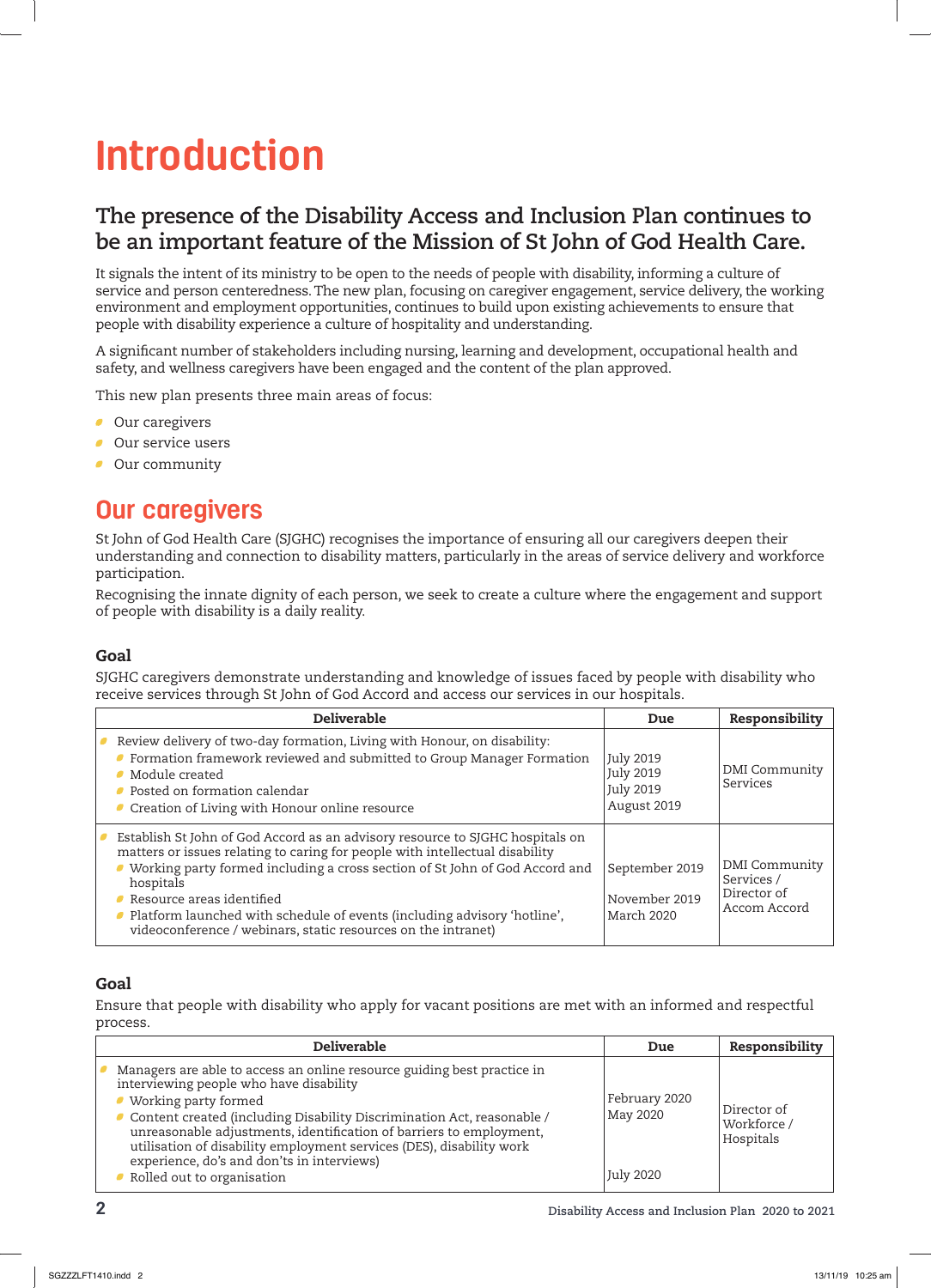## **Our service users**

SJGHC appreciates the importance of engaging with service users as it seeks to provide care that reflects excellence and exceeds community expectations. The contribution and inclusion of people with disability is an important element of our service development, supporting SJGHC to create environments, which are hospitable and respectful.

#### Goal

Enable people with disability who use our facilities to both inform and influence the services we provide and the environment in which they are delivered.

| <b>Deliverable</b>                                                                                                                                                                                                                      | Due                           | Responsibility                                        |
|-----------------------------------------------------------------------------------------------------------------------------------------------------------------------------------------------------------------------------------------|-------------------------------|-------------------------------------------------------|
| Inclusion of person with disability as a member of Consumer Advisory Group<br>All Consumer Advisory Groups have a representative with disability<br>All Consumer Advisory Groups have disability awareness as a standing<br>agenda item | July 2021<br><b>July 2021</b> | Hospital<br>Consumer<br>Advisory Group<br>Coordinator |

#### Goal

In line with 'Good to Great strategy' resource, our caregivers monitor and ensure the physical environment in which we work and provide services is cognisant of the needs of people with disability.

| <b>Deliverable</b>                                                                                                                                                                                                         | Due                                      | Responsibility                    |
|----------------------------------------------------------------------------------------------------------------------------------------------------------------------------------------------------------------------------|------------------------------------------|-----------------------------------|
| Creation and embedding of a workplace assessment tool with a disability focus<br>Focus group (participants must include caregivers with disability)<br>Engagement process completed<br>Process and documentation completed | May 2020<br>September 2020<br>March 2021 | Group Manager<br>  OHS & Wellness |

## **Our community**

SJGHC recognises its role as an advocate for positive change within society through supporting increased opportunities for people with disability to access employment. Through partnership and collaboration with individuals and disability organisations, the potential to increase the employment numbers of people with disability is realised.

#### Goal

Increase employment opportunities for people with disability registered with DES.

| <b>Deliverable</b>                                                                                        | Due           | Responsibility |
|-----------------------------------------------------------------------------------------------------------|---------------|----------------|
| Every SJGHC hospital to establish a collaboration agreement with a local<br>disability employment service | July 2021     | HR Workforce   |
| Managers explore the option to 'ear mark' positions specifically for those linked<br>to a DES             |               |                |
| Resource created to inform managers of the 'ear mark' process                                             | July 2020     | HR Workforce   |
| • Delivered to all managers and posted on the intranet                                                    | November 2020 | HR Workforce   |
| Review and renewal of current disability promotional video                                                | February 2020 | Marketing      |
|                                                                                                           |               |                |

#### Goal

Work experience opportunities through local DES and other organisations is a recognised feature of all hospitals.

| <b>Deliverable</b>                                                                                                                                                                                                                                                                                                           | Due        | Responsibility                        |
|------------------------------------------------------------------------------------------------------------------------------------------------------------------------------------------------------------------------------------------------------------------------------------------------------------------------------|------------|---------------------------------------|
| DES present at heads of department meetings of each hospital in order to<br>demonstrate the support processes available to those who are employed with a<br>disability and are linked to a DES<br>Schedule meetings with DES and/or other work placement organisations<br>Identify and schedule work placement opportunities | March 2020 | <b>HMC</b> Designate<br>HMC Designate |